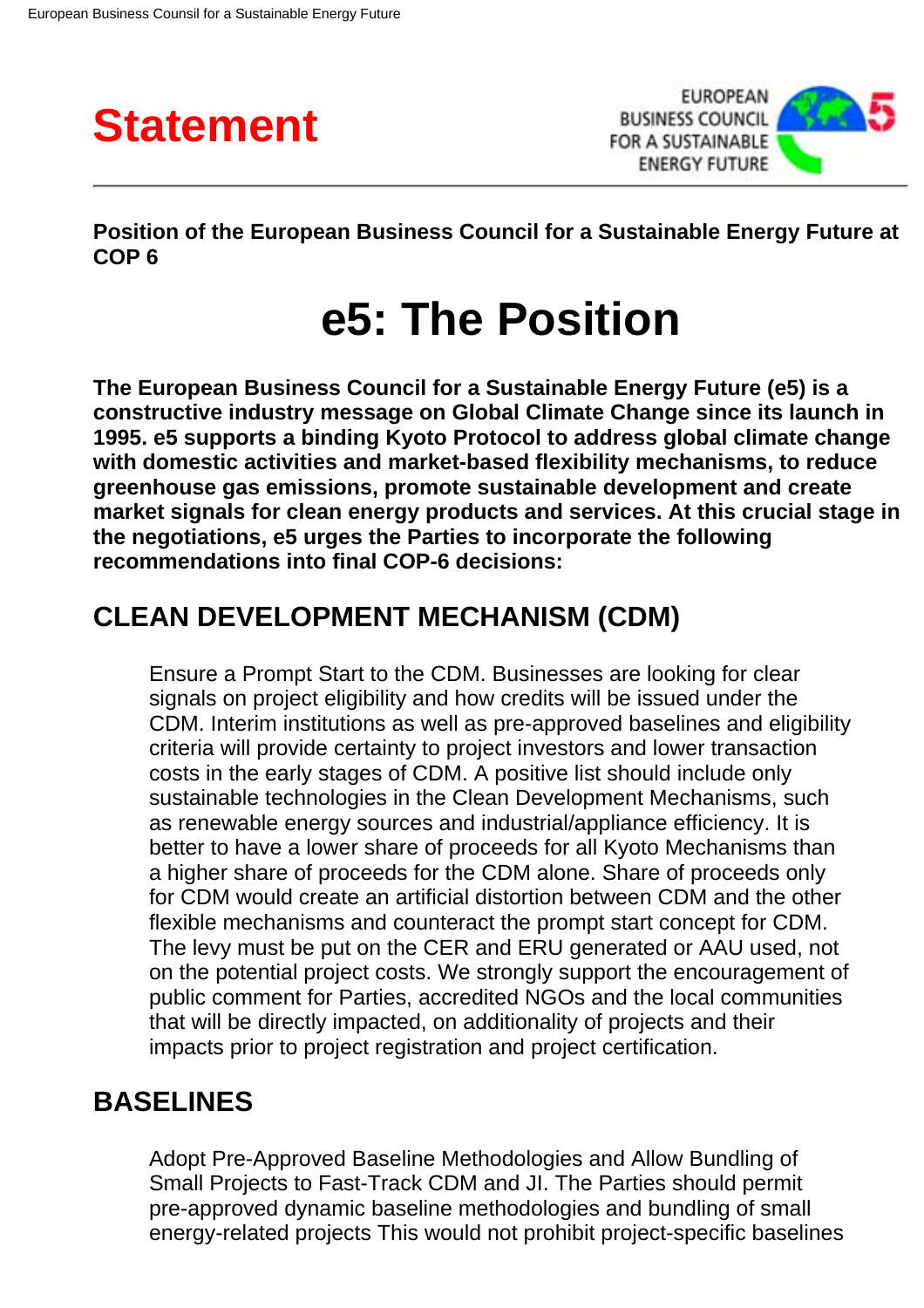from being considered under the CDM or exclude project types that are not covered by pre-approved baseline methodologies. Pre-defined dynamic baselines reduce dramatically the additionality problem in the CDM.

# **ADDITIONALITY TESTS**

Support Environmental Additionality Only Under CDM and JI. Environmental additionality is the only relevant additionality test for CDM and JI beyond the other project approval criteria. Environmental additionality and eligibility criteria will ensure that only high integrity projects are approved.

## **EMISSIONS TRADING**

Adopt a User (Ultimate Buyer) Liability System to Maintain the Integrity of International Emissions Trading. User liability places responsibility on the ultimate holder, not the issuer, of Assigned Amount Units in the event of Party non-compliance with the Kyoto Protocol. Without a strong and internationally binding compliance regime, user liability provides a market-oriented vehicle to encourage compliance and elevates the risks of trading with Parties not likely to comply with treaty obligations. The Swiss Proposal has merits. The Swiss Proposal could be expanded to embrace the first and the second budget period in ways that better limit "hot air" and achieve Party commitments for the second commitment period, sooner instead of later.

## **SINKS**

While sinks could play a role in reducing greenhouse gases, systems for measuring, certifying, and credit giving are far from agreed upon and are far from being as exact as those systems associated with combustion sources. In addition, sinks are affected by many other international agreements. . Therefore, care must be exercised if integrating sink-based emission credits, given the already complicated structure of the Kyoto Protocol. All sinks activities carried out under the KP must comply with sustainable forestry practises and bio-diversity criteria. During the first commitment period, additional activities under article 3.4 should be excluded. Without this exclusion, it is unlikely that the Kyoto protocol creates a real incentive for clean technologies.

## **COMPLIANCE**

Establish a Compliance Investment Fund Instead Of Emissions Borrowing. A Compliance Investment Fund provides a vehicle for a Party to true-up at the end of the commitment period by investing in pre-approved clean energy technology projects in developing countries